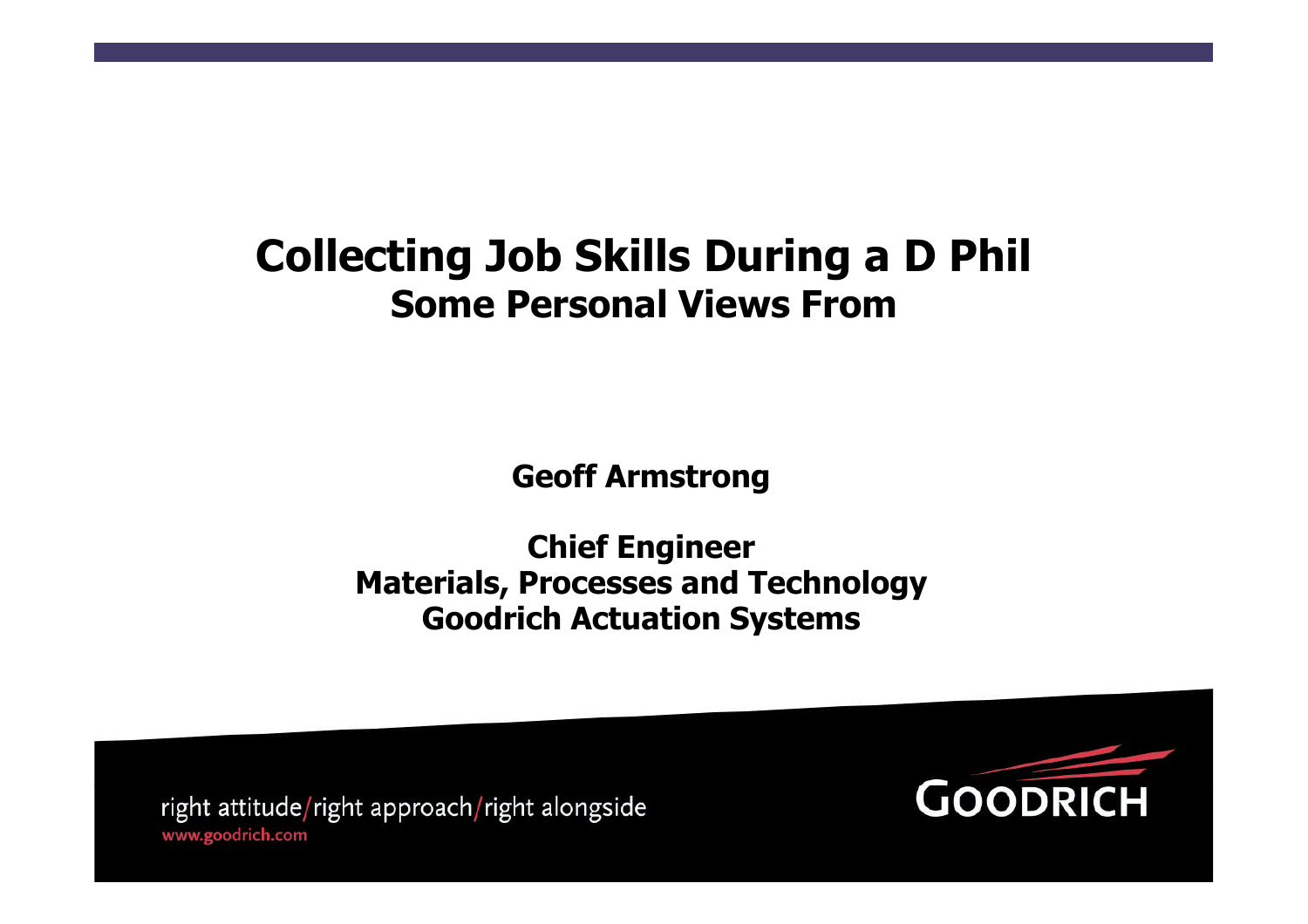

- There is a position to be filled
- Will you fit the job ?
- Will you fit the organisation ?
- Do you have the potential to be a manager, leader, the Chairman in 10 years time !! ?
- Are you the best of the candidates ?

Remember you need to "sell" yourself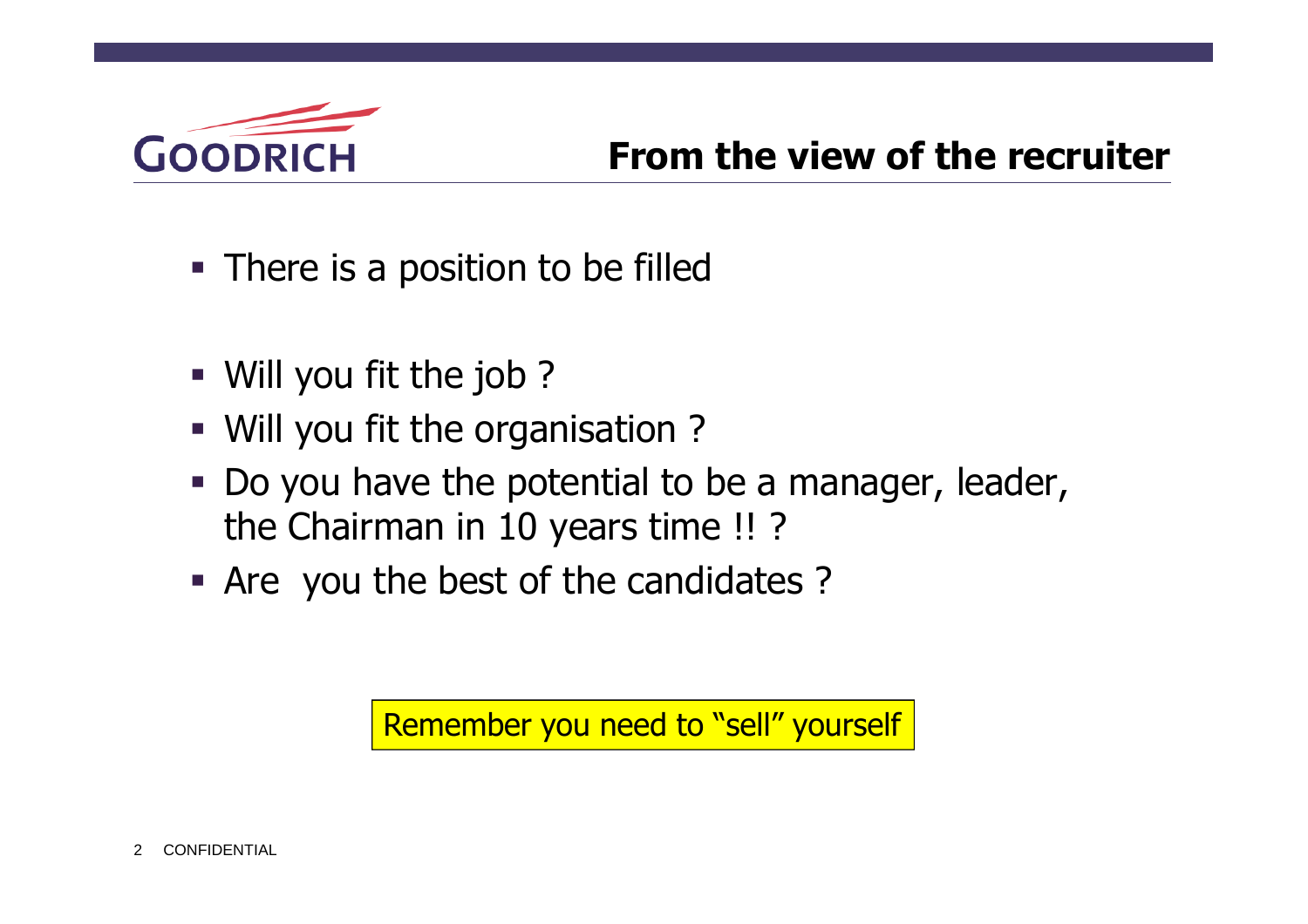

## **Matching candidates to jobs**

- **Jobs** near to or far from University research
	- **Research into Materials Science**
	- **More General Materials Engineering**
	- **Engineering/technical functional roles**
	- Specific jobs e.g. marketing, finance and other fields away from science and engineering
		- Usually functional role
	- **Management training schemes**

Think beyond the first job. D Phil people are meant to go high in the organisation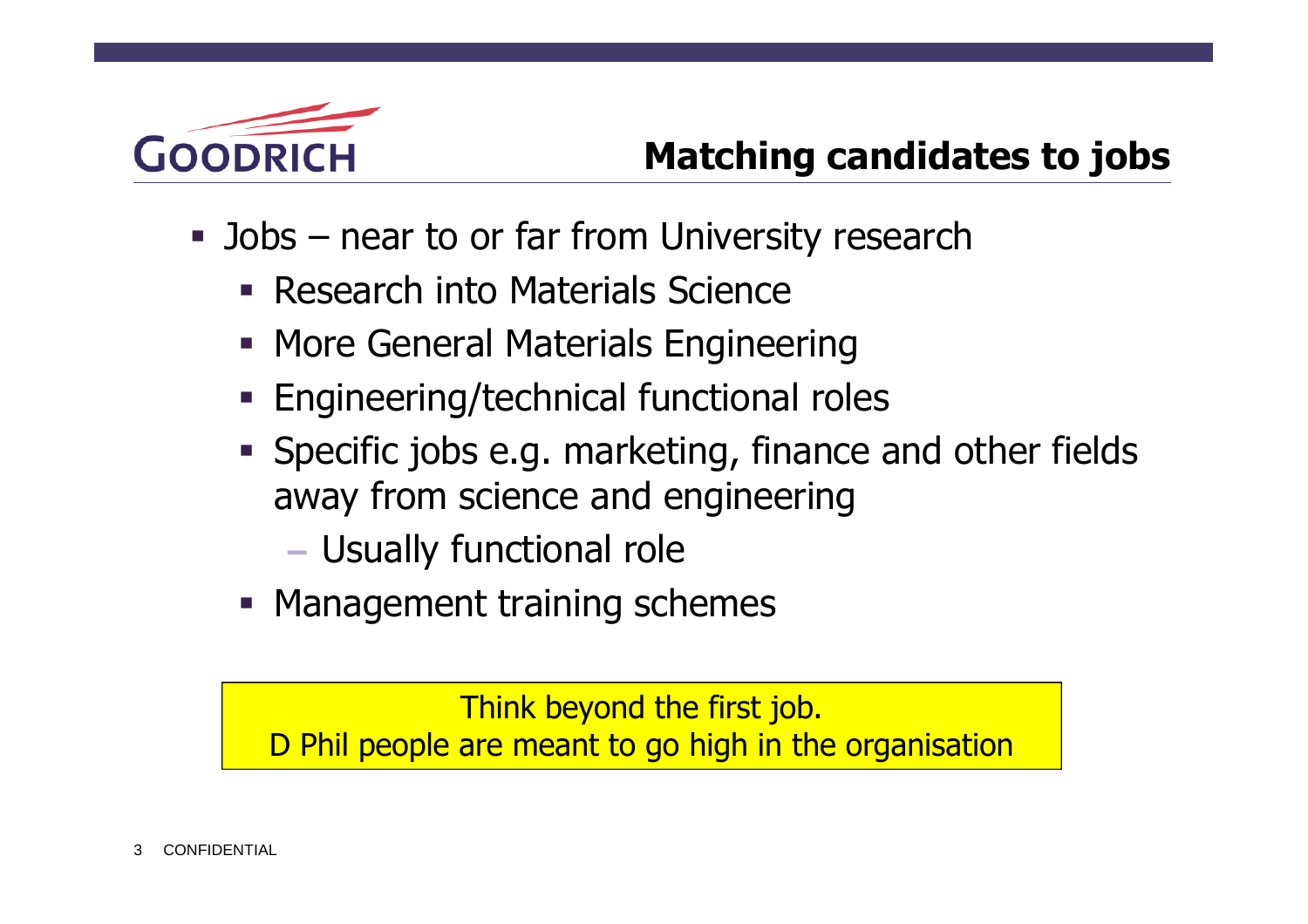

#### **Some Factors in Career Progression**

| Job                             | Key factors                        | Growing factors             |
|---------------------------------|------------------------------------|-----------------------------|
| <b>Board level</b>              | <b>Strategic</b>                   |                             |
|                                 | Leadership                         |                             |
|                                 | People, team build                 |                             |
| <b>Senior Specialist</b>        | Leadership, Customers              | <b>Strategic</b>            |
|                                 | People develop                     |                             |
|                                 | <b>Technical &amp; Authorities</b> |                             |
| <b>Senior Manager</b>           | Leadership, Customers              | <b>Strategic</b>            |
|                                 | People development                 | People development          |
| 1st level/2 <sup>nd</sup> level | Management                         | Wider leadership            |
| manager                         | Budgets, people                    | <b>Strategic, Customers</b> |
| <b>Functional role</b>          | Technical to role                  | Management                  |
|                                 | Problem solve                      | People issues               |

**Interviewer for first job is looking for clues as to how you might progress**

4 CONFIDENTIAL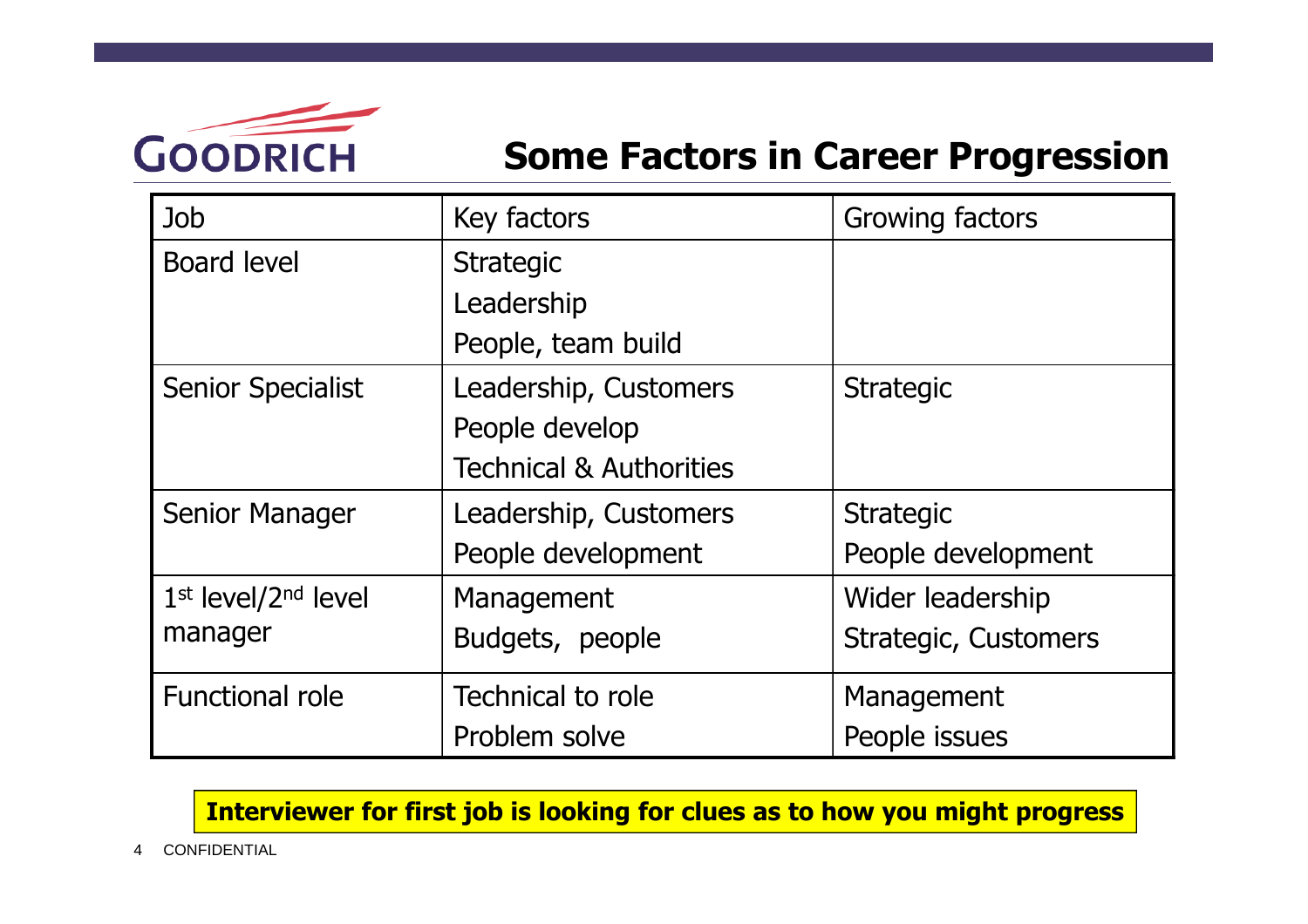

#### **From the recruiters view**

- What does the candidate offer
	- **Knowledge**
	- Transferable Skills  $-$  apply to many jobs
	- You as a person
		- Characteristics/Competencies
		- How you work and relate to others
	- **-** Ambition
- **These are the factors the recruiter will explore** 
	- $\blacksquare$  How ?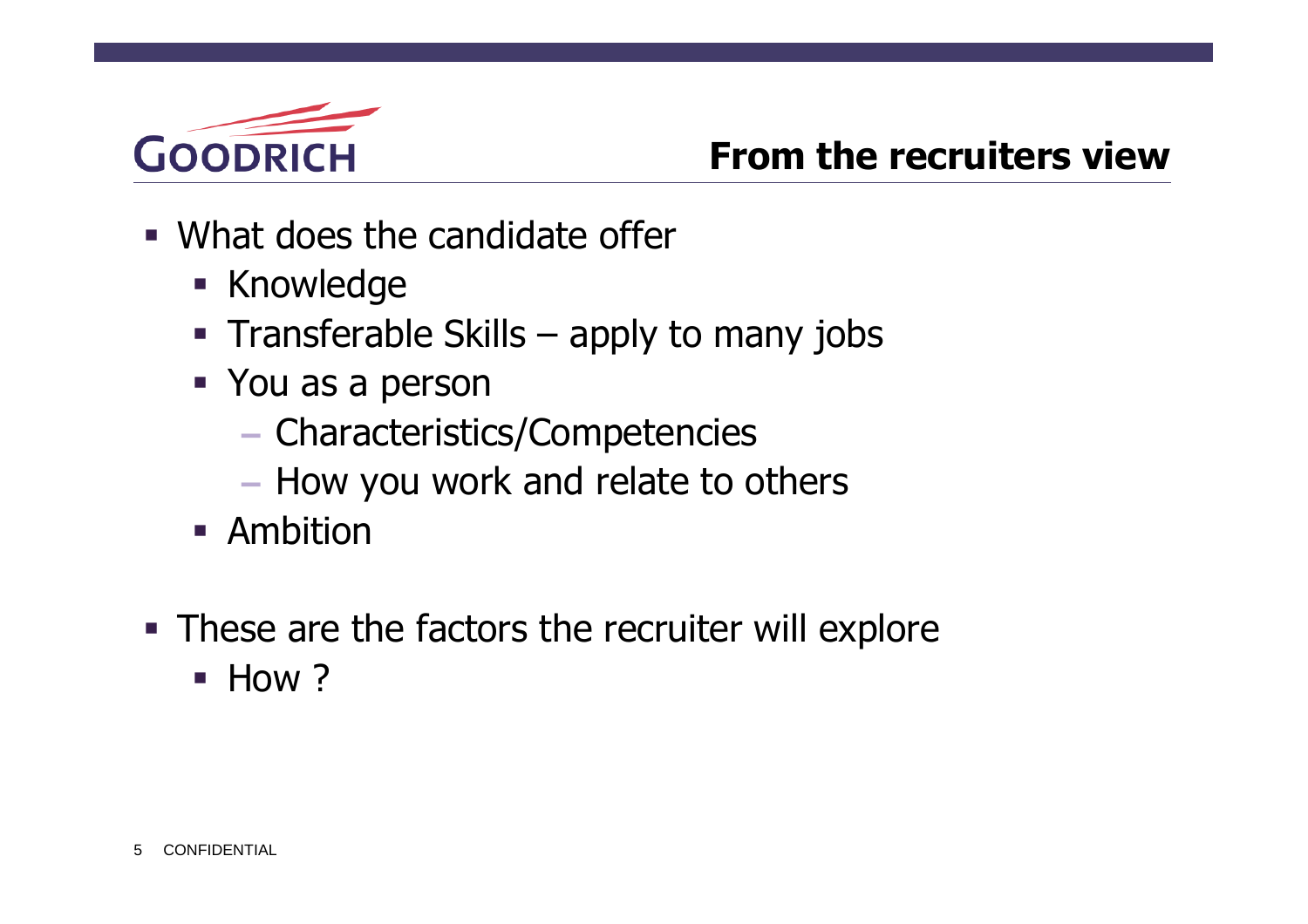

### **What can the recruiter explore**

- D Phil project
- 1<sup>st</sup> degree experience
- Work experience
- Sport, interests, hobbies
- **The candidates ambitions**
- **How you perform in personal or group exercises**

You, the candidate provide the information in written or verbal form. This means …….. Preparation is key !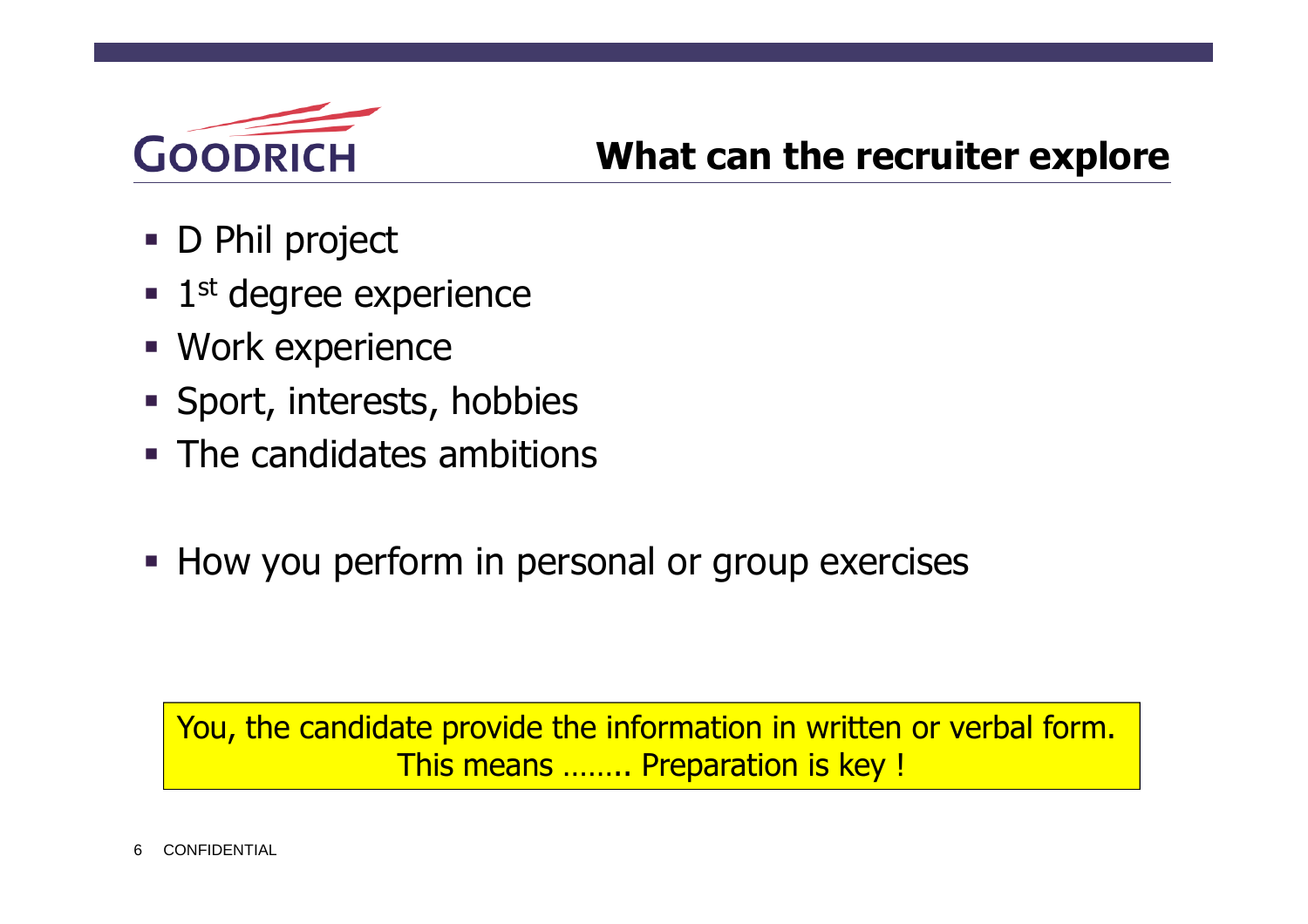

### **Recruitment process**

- **Example 1** Companies vary but typically
- Application forms may be on line
	- **Possible on line tests**
- **Interviews**
- **Tours**
- **Tests/exercises individual or in groups**
- **Discussion**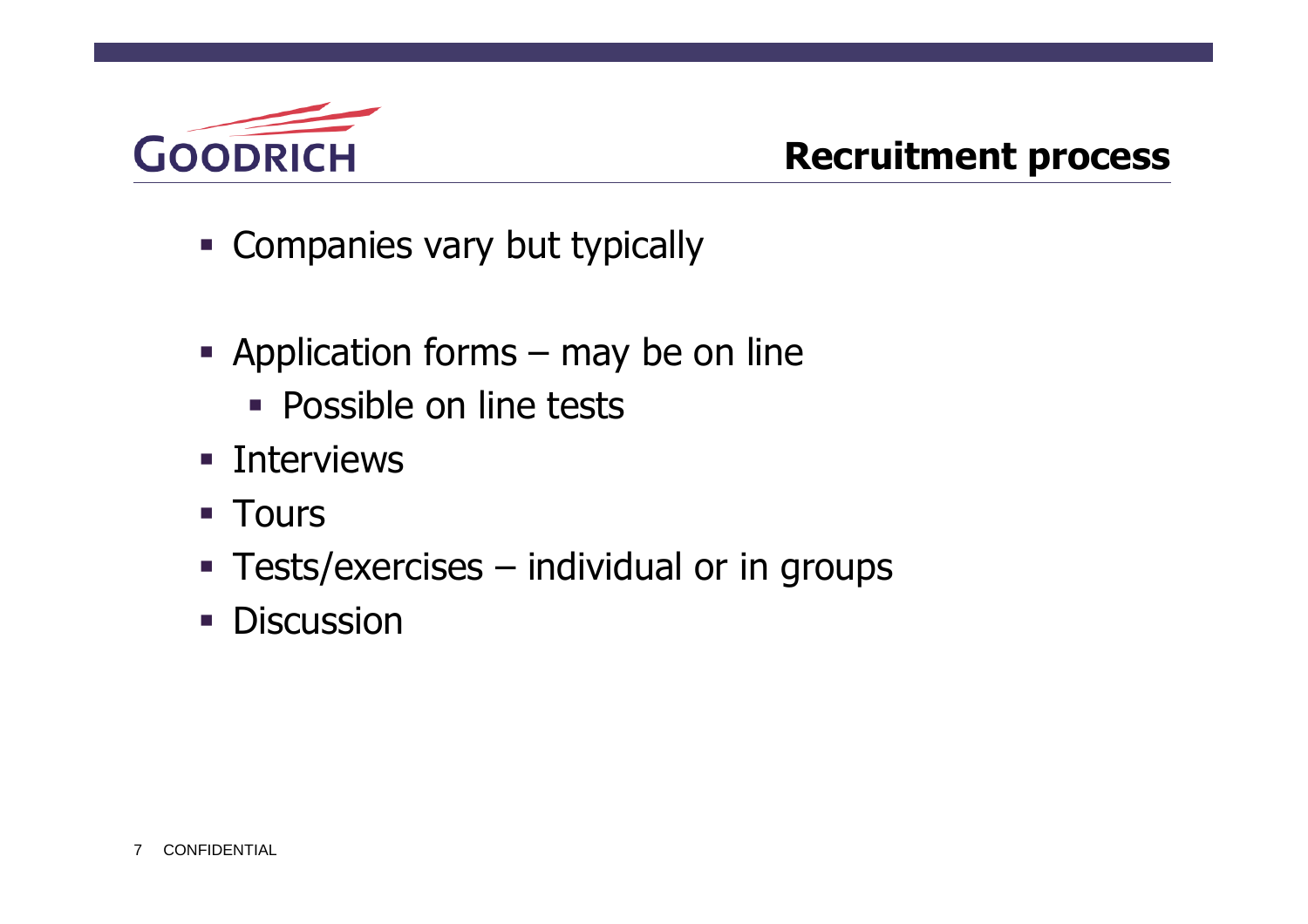

- **Education** 
	- Undergraduate + postgraduate  $\sim$  8000 hours
- **Recruitment** 
	- **Application** 3
	- **Interviews** 4
	- Tours 3
	- Tests/exercises 4
	- Discussion 2 Total 16 hours

Range  $\sim$  8 -20 hours

Need to be well prepared to sell 8000 hours academic plus 25 years of personal training and development in 16 hours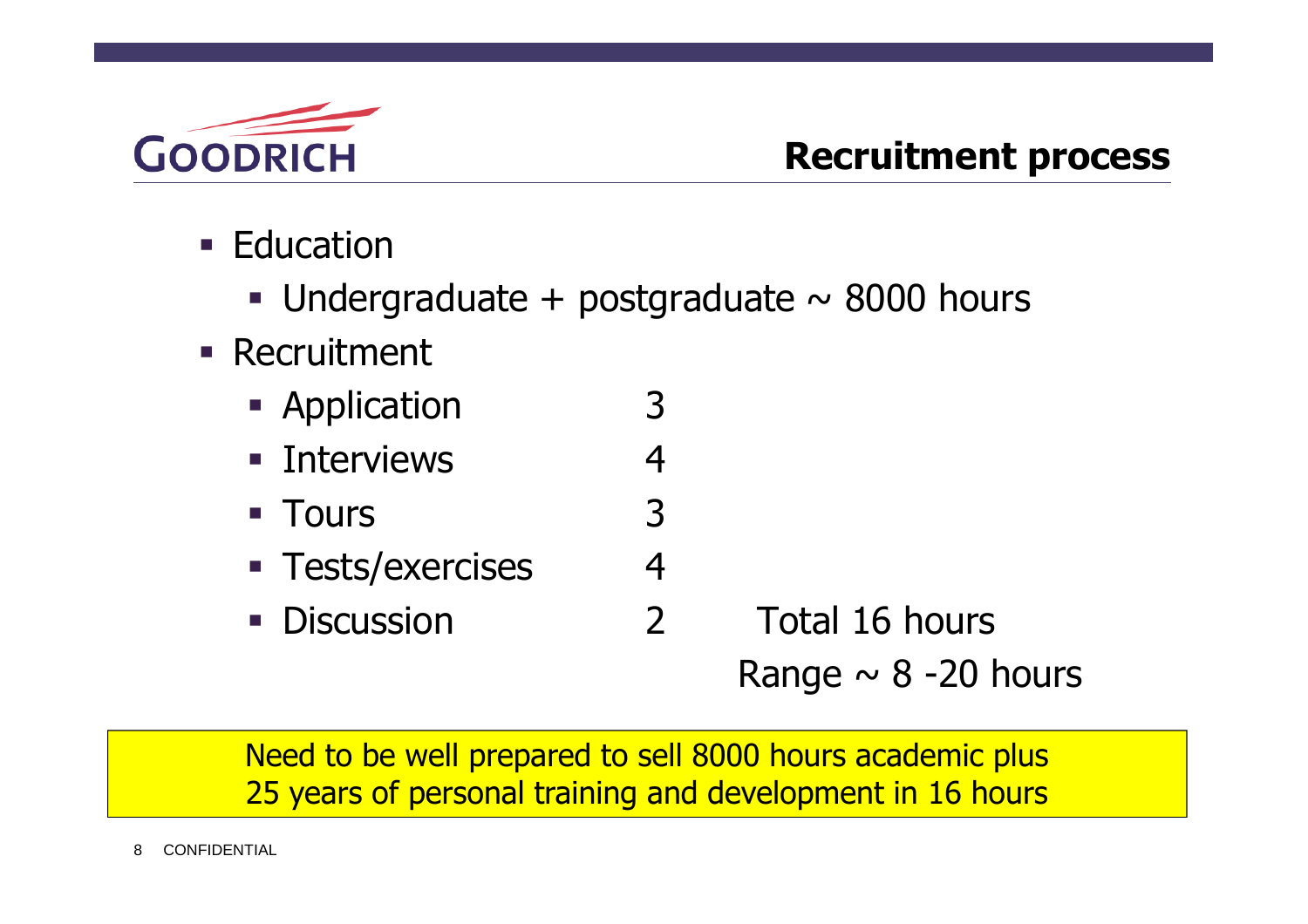

- Very recognisable and understandable
- Except for some very specific jobs, probably the least important factor
- Knowledge can be gained easily during employment
- An interviewer who only asks you about "knowledge" is doing a bad job
- But.... you may be asked about what you know to test communication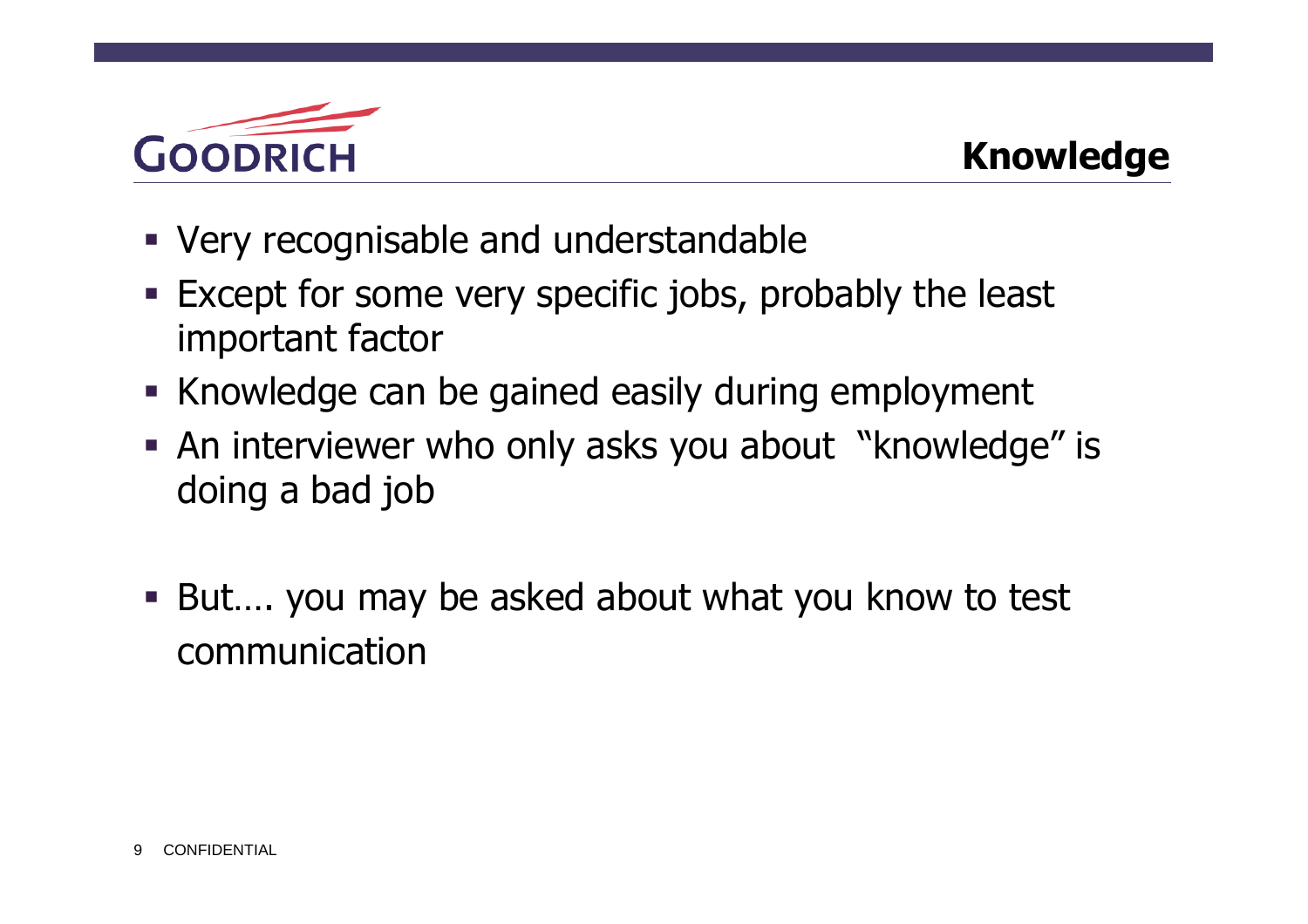

### **Transferable Skills**

- Communication all aspects
- Management of yourself "Time Management"
- **Project or task management**
- **Technical skills**
- **IT skills**
- **Languages**

Transferable skills because they apply to many job roles. Very useful at the start of a new job. Can be gained during a job.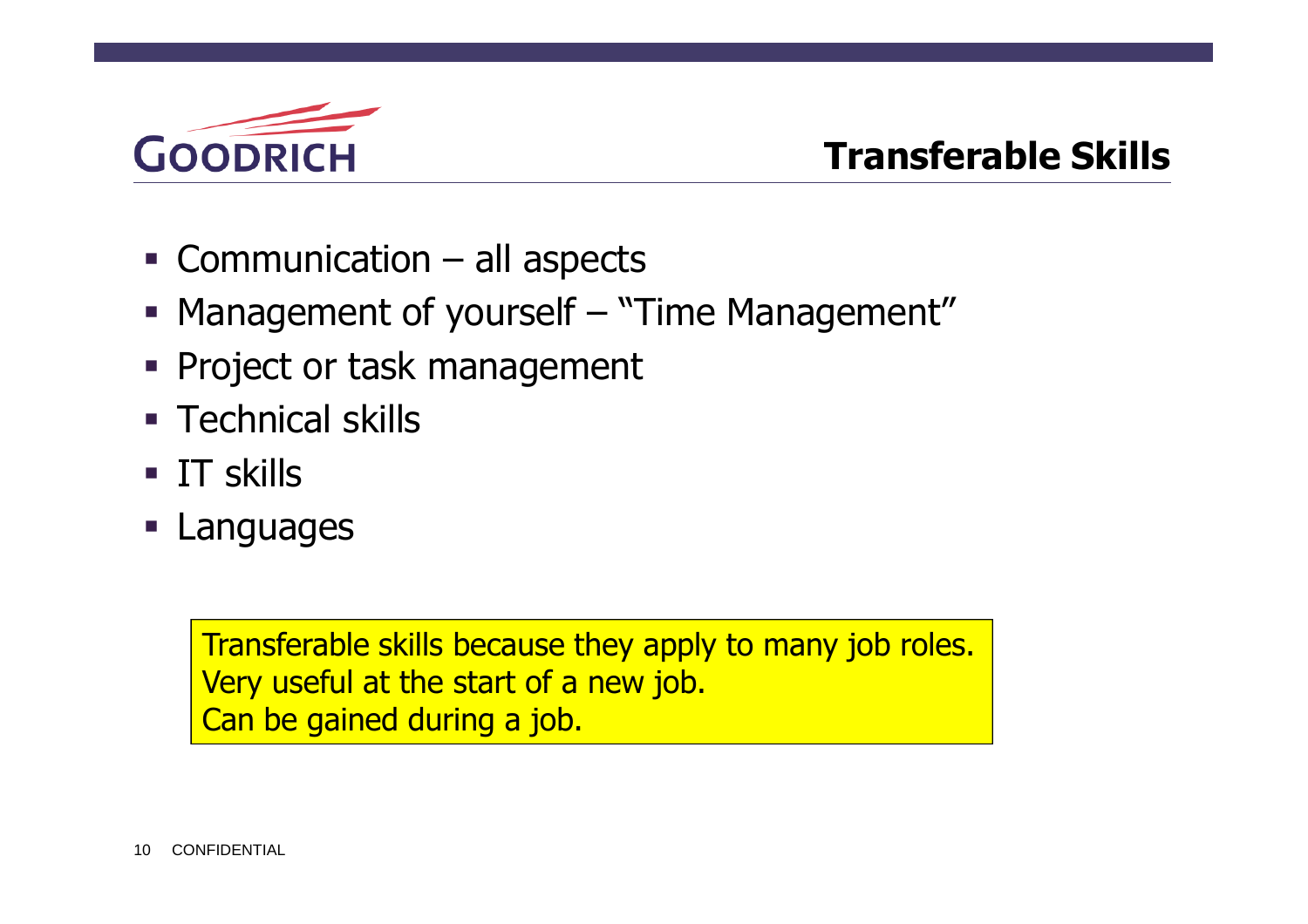

# **Transferable Skills: What can you do during your D Phil time ?**

- Take every opportunity to practice communication in all its forms
	- **Include communication to non technical people**
	- Be able to describe your DPhil in 5 minutes
	- Can you describe it to a non-technical person
- Develop and practice personal time management
- Develop and practice project management skills
	- Use visual tools to plan your project
	- **Substance not just software**
- If you have a second language, keep it up

Be able to demonstrate these during the recruitment process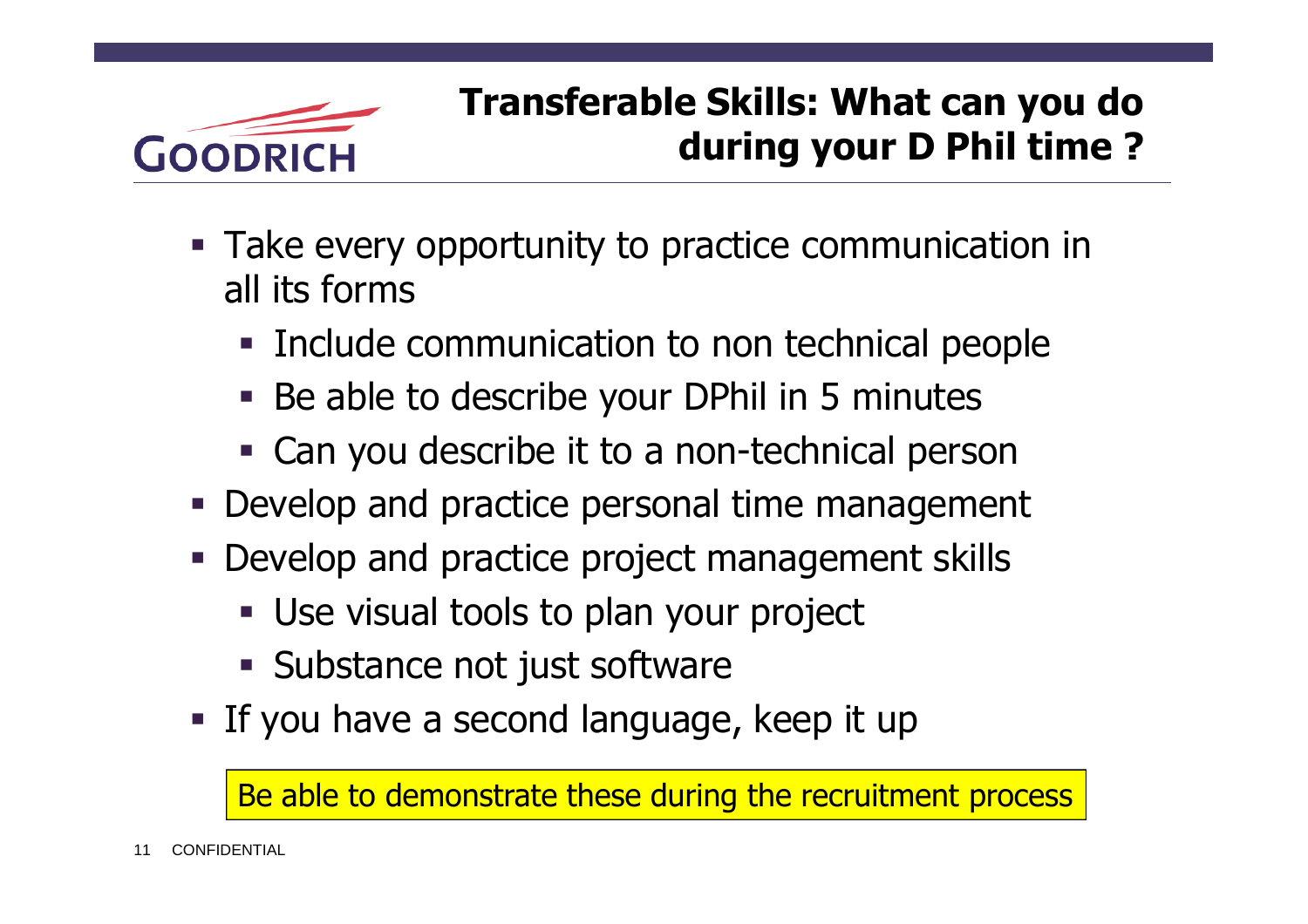

- Working with others
	- Covers many aspects, teamwork, influencing, coaching, leadership
- **Example 2 Coping with setbacks and change**
- **Self drive and motivation**
- **Judgement and taking decisions**
- **Recognising achievement**
- **Strategic vs. detail thinking**
- Concept and or detail person
- **Starter or finisher person**

These are become increasingly important as your career develops. These are often the most difficult aspects for scientists to recognise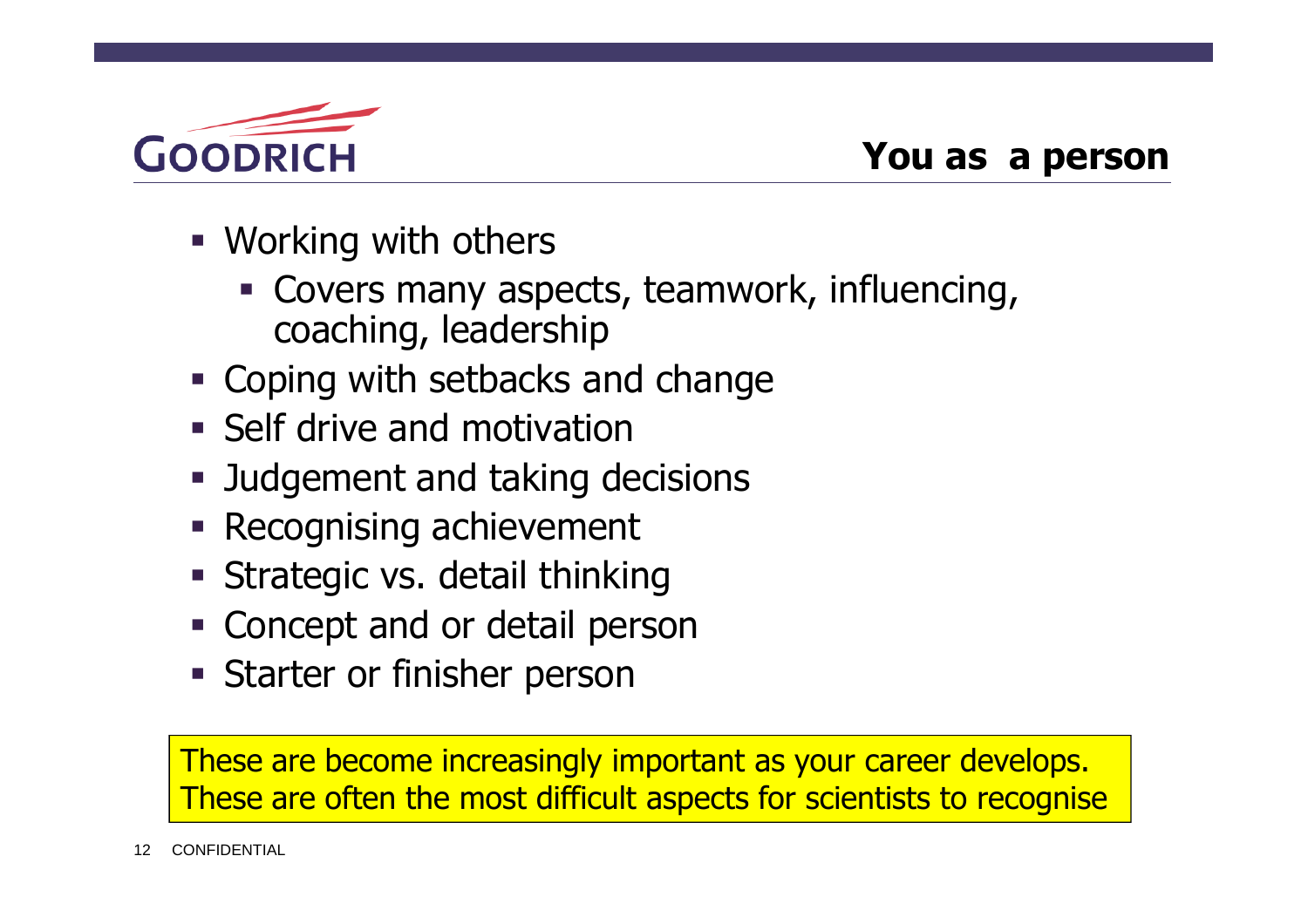

- The most difficult item….. Its alien to most scientists
- Every few months….. Stop….. think about what has happened to you recently both inside and outside your project
- Note down experiences involving the "You as a person" items
- Prepare to use in the recruitment process

Some companies formalise this as part of career and performance assessment

e.g. 6 monthly recognition or communication, interpersonal skills, planning, decision taking, attitude to improvement and EH&S, problem solving, detail and strategic thinking/actions, doing what you commit to, ………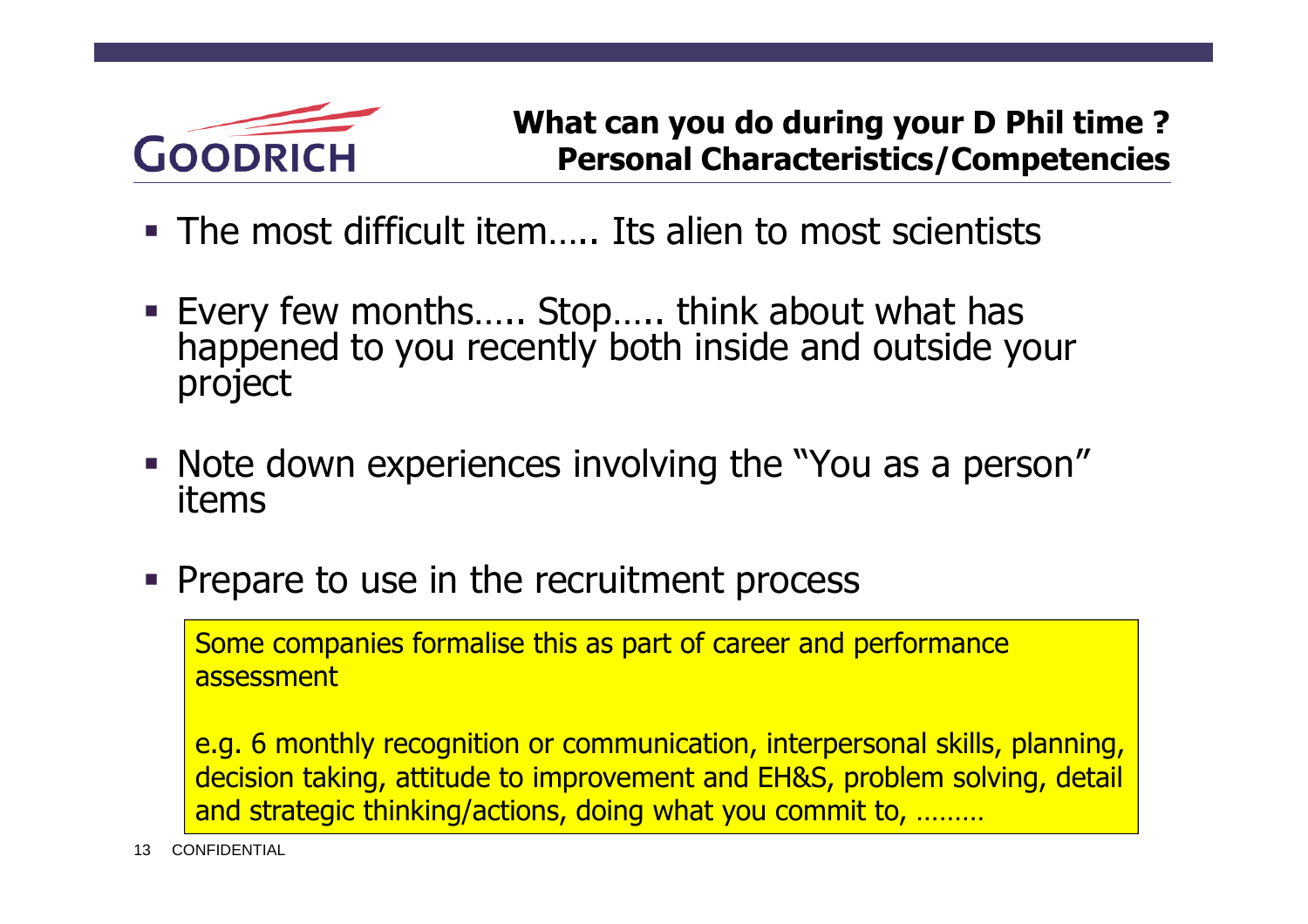

## **Some factors to look out for during D Phil**

- Working with others
	- How did I persuade the technician to machine my specimens when I needed them?
	- What is the feeling like in our research group?
	- Am I leading, coaching,….. Anybody?
	- Do I have an effective leader, coach..
	- **Have I had to persuade or sell my idea to anyone**
	- Am I a team player... work, sports, interests
	- Do I prefer to lead or not
- Coping with setbacks and change
	- There MUST be examples of this from a D Phil project

Think both about your D Phil work and other aspects of life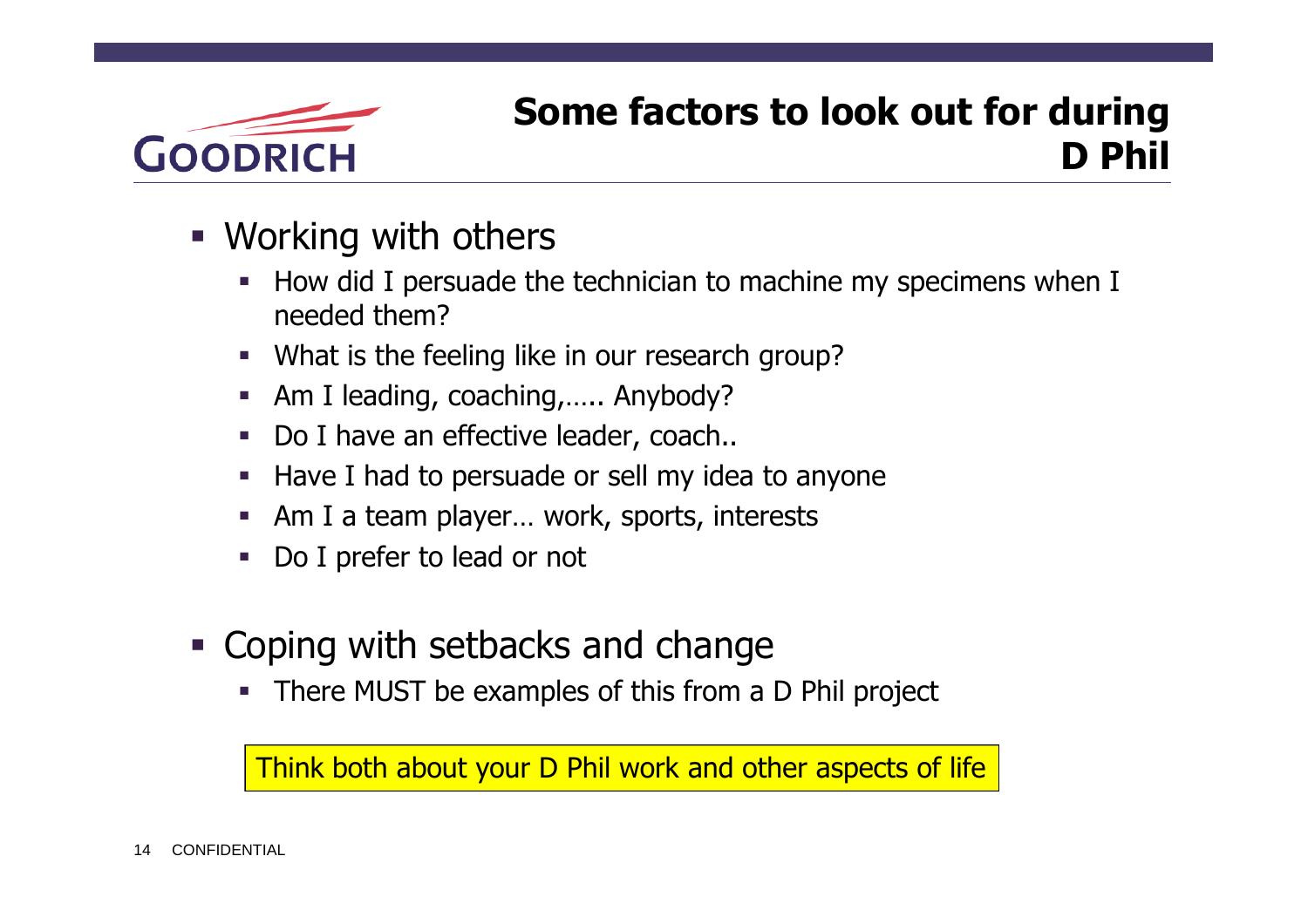

## **What can you do during your D Phil time ?**

- Ambition self drive and motivation
	- Recognise what is driving and motivating you
		- Money
		- Desire to beat personal best
		- Passionate interest in the subject
		- Desire to be the first to discover XXXXXXX
- **Judgement and taking decisions** 
	- What decisions have you taken ?
	- On what basis?
- **Recognising achievement** 
	- What have I done well
	- What have others done well…. Did I recognise it ?

Think both about your D Phil work and other aspects of life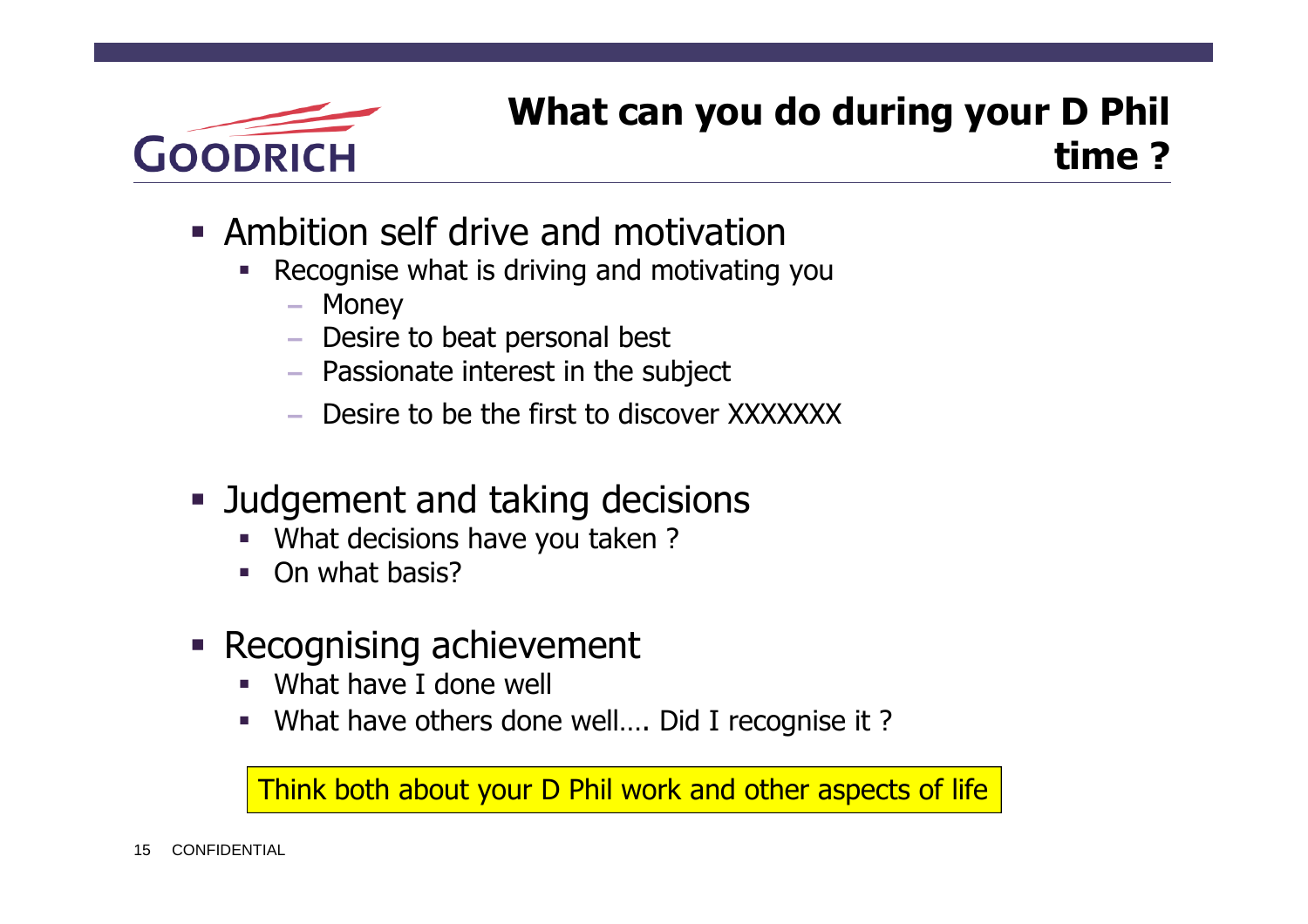

# **Preparing for Professional Qualifications**

- **Requiated industries more likely to put emphasis on** professional qualifications to advance career
- MIMMM, MInstP,......
- Join while a DPhil student and understand the system
- Gain as many "points" as you can

Demonstrates commitment to your profession and ambition